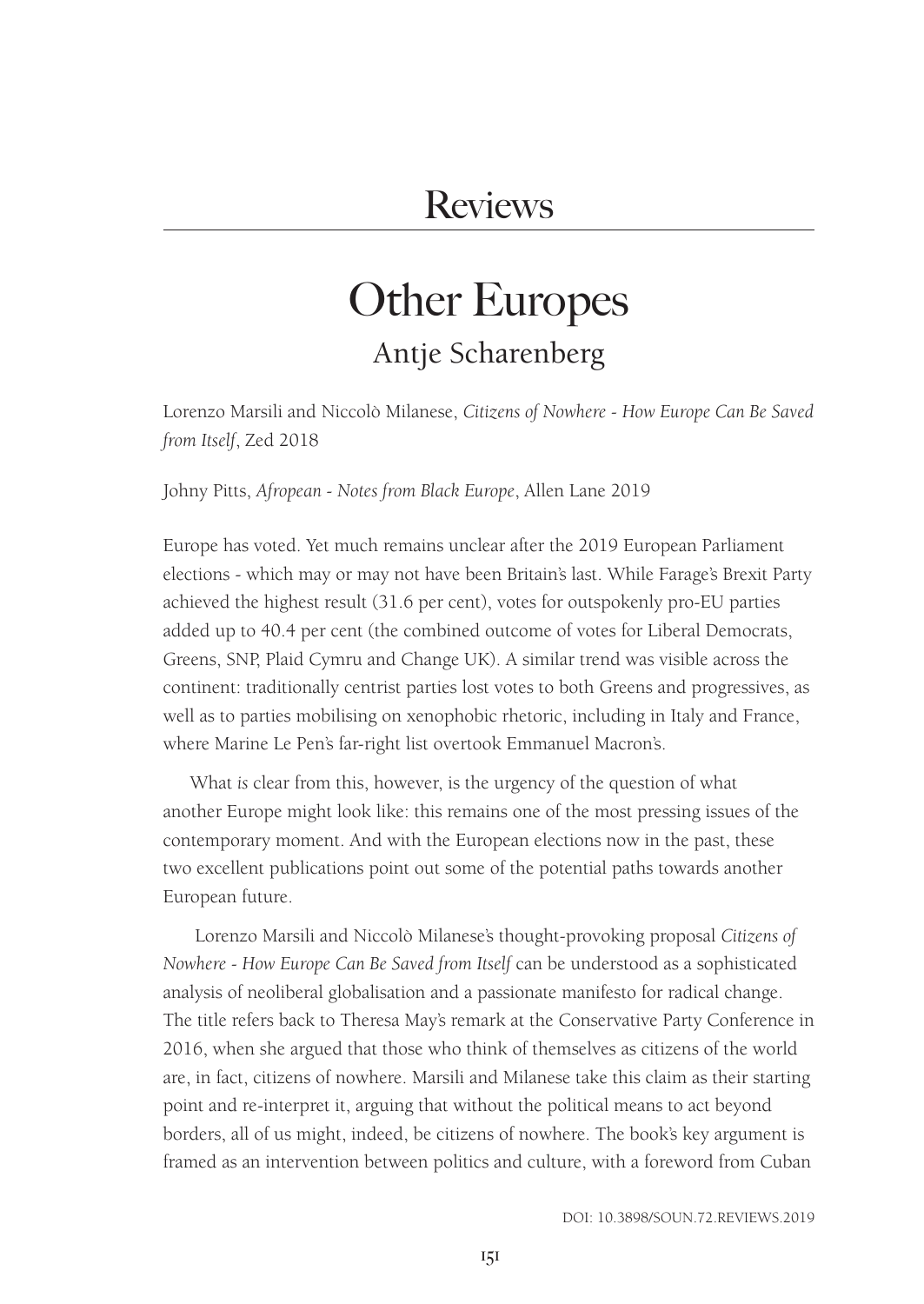performance artist Tania Bruguera and an afterword by Yanis Varoufakis, former Greek finance minister and initiator of the Democracy in Europe Movement 2025 (DIEM25). In other words, *Citizens of Nowhere* wants us to engage on two fronts - hacking political institutions while simultaneously unsettling the basic cultural logics that underpin institutional politics today.

The authors begin with a review of the last ten years of crisis, with reference to numerous historical, theoretical and literary figures - ranging from Greece to Gramsci and from Brussels to Borges. The analysis then digs deeper into three decades of neoliberal hegemony, with a focus on how the nation-state framework is inherently entangled in the workings of neoliberal globalisation. In light of today's global economic processes, Marsili and Milanese argue that '"socialism in one country" has never been a poorer slogan' (p83), as neoliberalism parasitically feeds off national ideologies. At the same time, the book is *not* about 'making Europe great again' (p114). Indeed, the authors do not hesitate to criticise the workings of both national and international institutions. However, they also challenge the idea that the European Union is 'unambiguously neoliberal' (p90), pointing to the EU's role in fining corporate data giants like Google, investing infrastructural funds in deprived areas or implementing EU-wide standards on maximum working hours.

What makes their narrative particularly convincing are the references to concrete demands and examples of existing alternatives. For instance, they make the case for more radical taxation measures, and an alternative refugee politics (calling for humanitarian corridors, genuinely transnational approaches and the end of Fortress Europe). And, while they discuss theoretical questions, they also link this to political practice. For example, they discuss the very meaning of citizenship itself, but also give space to instances of progressive citizenship in action. Examples include trade union actions, such as the movement in support of the Grunwick strikers in 1976- 8 in the UK, or the more recent strikes organised by Deliveroo, Uber and Amazon workers; mobilisations against evictions, such as those involved in the civil society network PAH (Platform for People Affected by Mortgages), whose spokesperson Ada Colau later became the mayor of Barcelona; and activism on migrancy, as in the case of City Plaza in Athens, where an abandoned hotel was reopened by activists to house hundreds of migrants.

Finally, the book closes with the authors' vision for radical institutional change. Discussing historical transnational formations, from the First International and early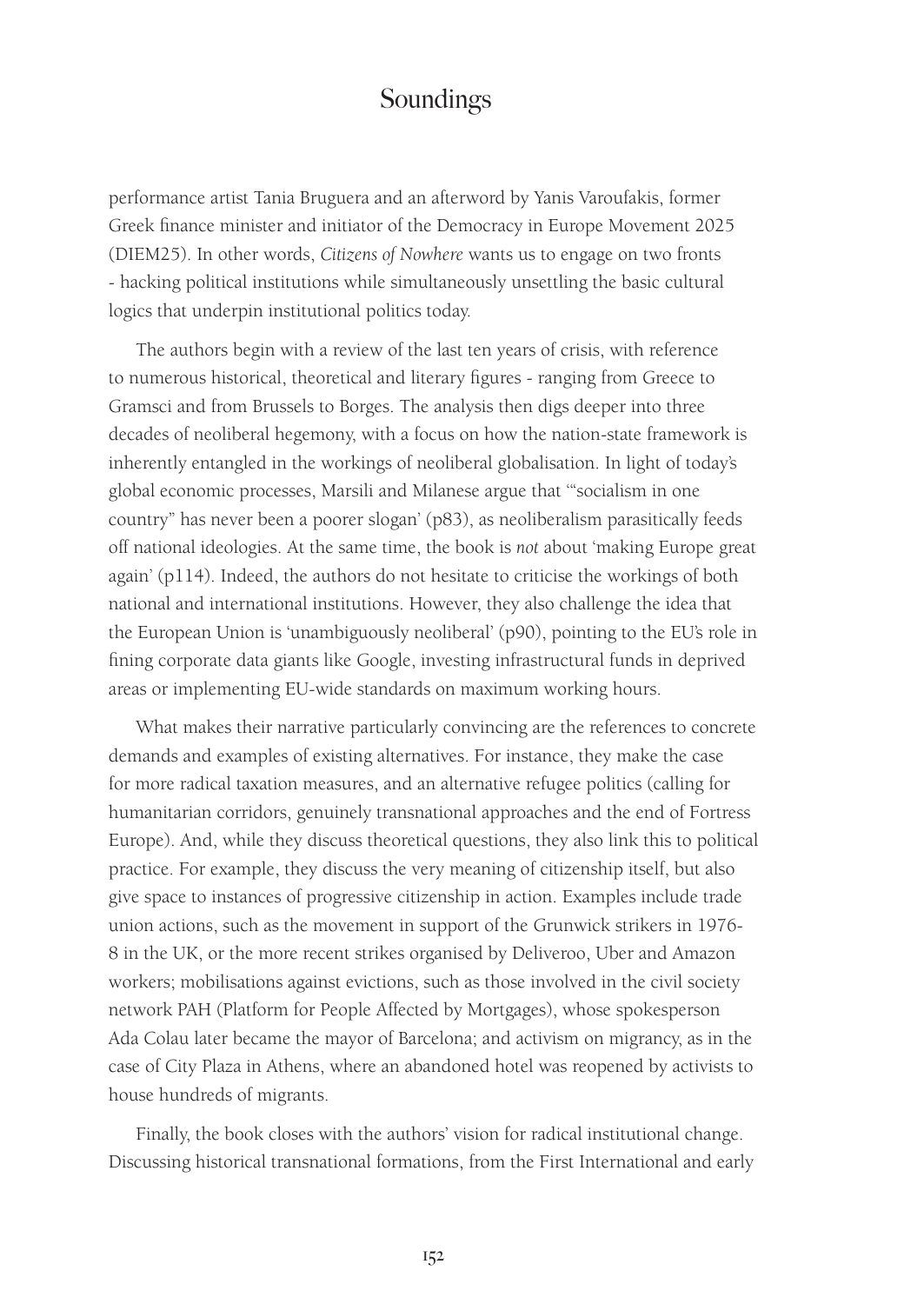anarchist federalism to the World Social Forums, and the work of prominent figures such as Karl Marx, Altiero Spinelli and Ursula Hirschman, the book concludes with a call for a transnational interdependence party, which would operate across geographical locations as well as within and beyond institutions.

A potential limitation here might be that, due to its focus on the possibilities for institutional resistance in Europe, this section makes little reference to what might be learned from transnational mobilisations such as the international feminist movement, the Zapatista uprising against global neoliberalism in Chiapas or the practices of stateless democracy in Rojava. Nevertheless, the major strength of this book is that it powerfully unsettles contemporary frameworks of political organising (national and international), in order to accentuate an urgent question for the contemporary moment: what forms of political organising across borders *are*  necessary to tackle global neoliberalism and drive systemic change?

Another highly recommended book which approaches a similar set of questions from a more personal angle is Johny Pitt's recently published *Afropean - Notes from Black Europe*. Pitt's intelligently and powerfully narrated journey through Black Europe zooms in on the complicated nuances and personal implications of the ways in which structural inequality and racism in Europe play out on a daily basis. The book begins with Pitts's experience growing up in working-class Sheffield, where he was born to an African American father and a white British mother in the 1980s. From there, it sets out to trace the stories of Black Europe from Brussels to Berlin and from Moscow to Marseille.

One of Pitts's strengths as a writer is his precise eye for details, and a talent for capturing delicate atmospheres. In one anecdote he describes a scene where two Senegalese workers are cleaning a Eurostar carriage upon arrival in Brussels, clearing up the debris left behind by mostly white travellers. He observes the continuing existence of a power dynamic between Africans and Europeans that 'hadn't changed for centuries': 'whatever European countries like to suggest, black people were still cleaning white people's toilets, changing their bedsheets, guarding their buildings and sweeping their floors' (p34). Here, Pitts makes visible the two major problems Europe has created, as Aimé Césaire described: 'the problem of the proletariat *and* the colonial problem' (emphasis added).<sup>1</sup> In this sense, *Afropean* not only traces Black Europe - it also indirectly maps ongoing European racisms. It challenges structural inequality as well as the cultural expressions on which it feeds, including,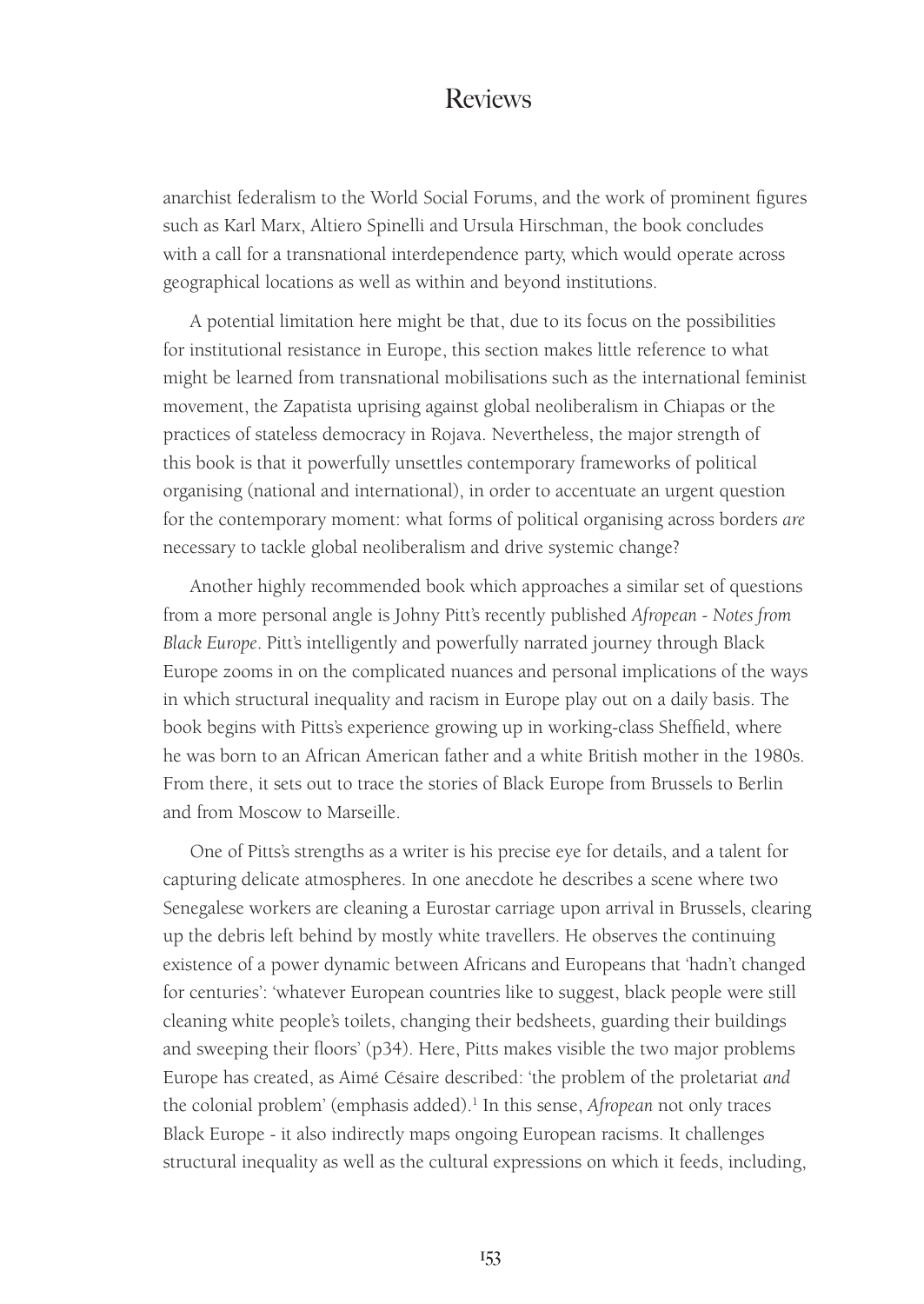for instance, Belgium's *Tintin in the Congo* or the Dutch holiday figure Zwarte Piet.

Yet, the picture Pitts paints is far from black and white. *Afropean* dwells in the everyday struggles and subtle nuances of what it means to be living between categories. The author describes his own position as 'not black enough for my old black friends, not white enough for my old white friends, not working class enough for my old area in Sheffield but not middle class enough to survive cliquey London' (p71). This attention to notions of messiness, hybridity and in-betweenness is reminiscent of the works of thinkers such as Stuart Hall, Paul Gilroy and James Baldwin. Hall once explained his own situational ambivalence towards Europe and what it means to be 'in but not of Europe': 'I confess to feeling most aggressively "European" in America, most aware that I can never really be "European" when actually in Europe'.2

This notion of moving between, across and beyond categories applies not only to the book's content but also to its captivating style of writing. Half quasi-ethnography, half travel journal, *Afropean* switches between stories and theory. In the powerful anecdotes and photos that appear throughout the book, we meet Afropean activists, artists, street vendors, passengers, travellers, cyclists, commuters, vagabonds, flâneurs - in short, people *en route* to somewhere else. Besides this focus on everyday encounters, Pitts also includes apposite references to the works of prominent intellectuals such as Fanon, Césaire and Mandela, cultural icons like Zap Mama, and political movements such as the Black Panther Party.

One of the major strengths of this book is that it dares to allow for a sense of ambiguity, unresolved tension and self-critique. In one anecdote, Pitts recalls how two 'Roma kids' stole his phone in Paris, only to then admit that this verdict had been based on assumption and stereotyping. The space that Pitts gives to such doubts and his repeated questioning of his own views makes his account all the more convincing. What *Afropean* teaches the reader about Europe at large is that this same self-reflective stance should be adopted by the continent as a whole: if it wants to be 'saved from itself', Europe also needs to take a critical look in the mirror, allowing wide-ranging, often ambiguous and sometimes uncomfortable perspectives to become visible.

This, then, is what both books have in common: by taking the reader on a journey across Europe, they shift our attention away from Brussels and towards some of the already existing alternatives that are growing in the shadows of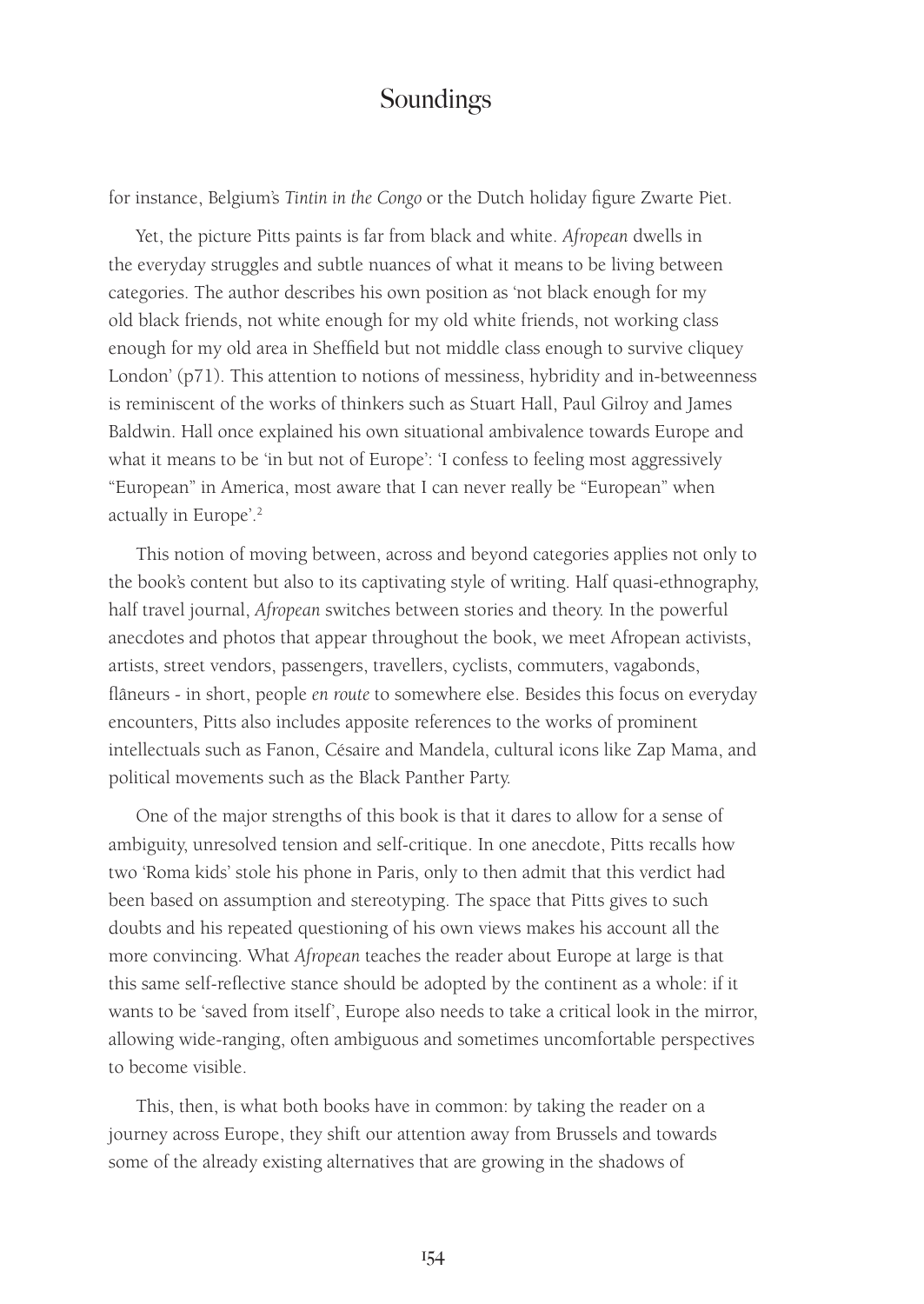mainstream media headlines and EU institutions. Everyone curious to find out how Europe might be otherwise should read these books.

#### **Notes**

1. Aimé Césaire, (1972) *Discourse on Colonialism*, Monthly Review Press, New York 1972, p31.

2. Stuart Hall, 'In but not of Europe: Europe and its myths', *Soundings* 22, Winter 2002- 3, pp58-9.

# Mass communications as terrain, The Popular Arts as weapon Nick Beech

Stuart Hall and Paddy Whannel, *The Popular Arts*, with an introduction by Richard Dyer, Duke University Press, Durham NC and London 2018

Long out of print, *The Popular Arts* (originally published in 1964) has now been reissued by Duke University Press with a very useful introduction by Richard Dyer, as part of the Stuart Hall: Selected Writings series edited by Catherine Hall and Bill Schwarz. As one of Hall's few book-length works, and as a work that originally appeared at the closure of Hall's editorship of *New Left Review* and opening of his collaboration with Richard Hoggart at the Birmingham Centre for Contemporary Cultural Studies, *The Popular Arts* is clearly of historical significance for anyone concerned with the development of the New Left and cultural studies in midcentury Britain. But it need not be of interest to intellectual historians alone.

*The Popular Arts* is not a straightforward text. Based on Hall and Whannel's collaboration and experience through the late 1950s, teaching in Secondary Modern schools, art colleges and Workers Educational Association (WEA) classes, the authors originally intended to produce a 'practical handbook' for teaching cinema, popular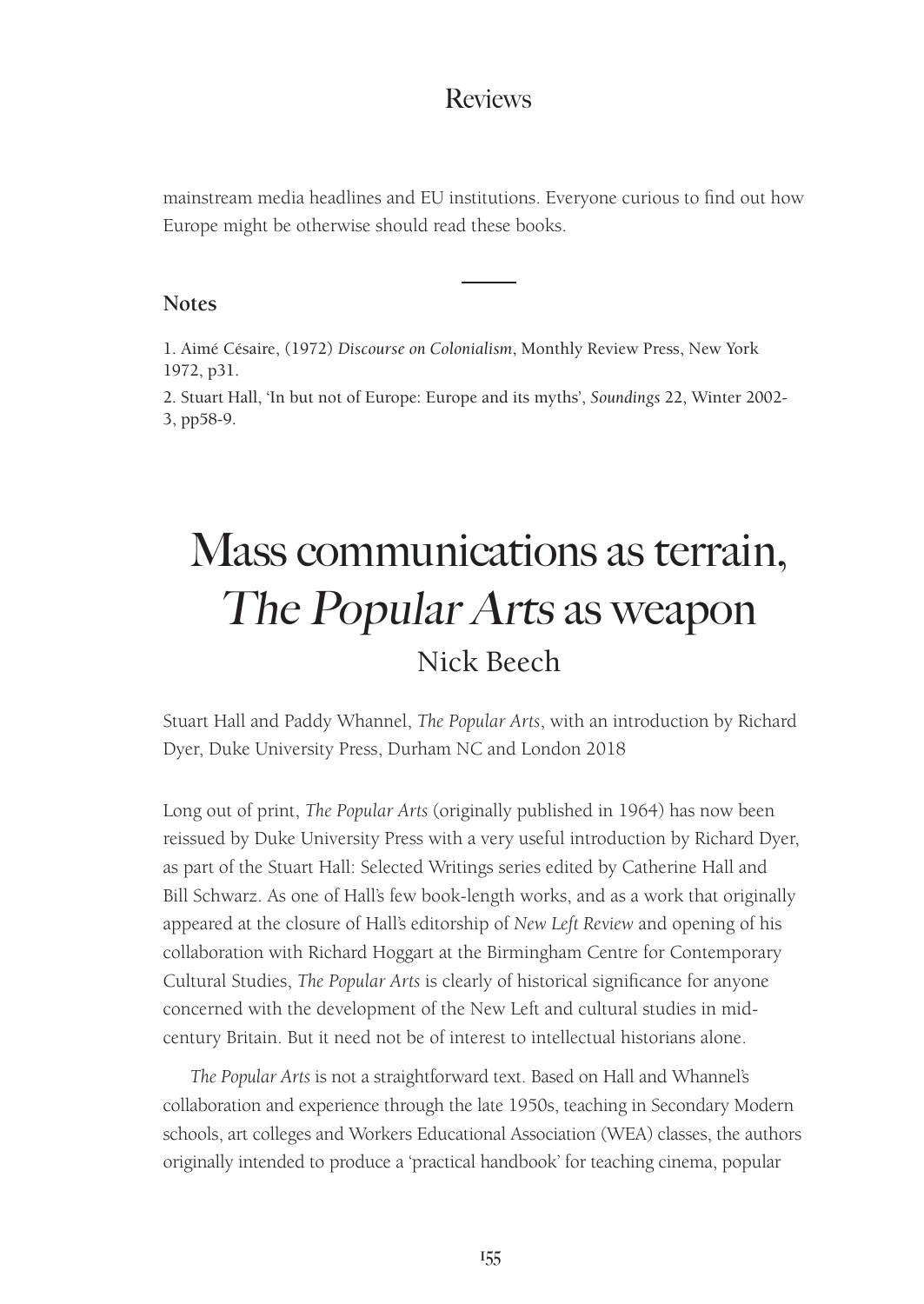music, genre writing and advertising. The result was a peculiar, four-part hybrid. The first part - 'Definitions' - attempts to refine the terms for an investigation of these various cultural phenomena, distinguishing between 'media', 'arts', 'folk art', 'popular art' and 'mass art'. The third part - 'Social Themes' - presents a sketch of the industrial production of mass culture in Britain, and the institutions and economic structure of the industry, as well as some account of the policy debates on the function and role of mass culture in society. The fourth and final section of the original book - which has been removed for this edition - contained proposals for 'study material' and loose lesson plans for teachers, as well as filmographies, bibliographies and other study sources. There was material of some value in this fourth part, and whilst it's understandable that the editors considered much of it dated and of little wide interest, I hope that someone might choose to make the material available online.

But it is the second part - 'Topics for Study' - which is the most substantial, and the most interesting. Here, Hall and Whannel present various thematics and foci of study for the classroom - on the representation of violence in films and on television; on the structure of thriller novels and the language of detective fiction; on the representation of love and romance in pulp fiction and 'women's magazines'; on the advertising industry. But really, these are far from any lesson plans. Rather, they are essays on the range of emotional, cognitive and ethical effects that are produced within mass communications, or that popular arts respond to, elaborated through careful excavations of specific works - from a TV adaptation of *Oliver Twist*, to *Bridge Over the River Kwai*, Raymond Chandler's *Lady in the Lake*, or an issue of *Mirabelle*.

The book is most obviously pioneering for the fact that none of these forms of material culture were considered of any educational, let alone intellectual, value amongst leaders of educational policy or at the centres of traditional intellectual life at that time. One of the principle aims of the work was to show that the 'popular arts' were not only available to deep critical attention and analysis, but that they provided privileged terrain on which to understand the contemporary world, and therefore were of fundamental value for education - as had previously been argued for English literature in the late-nineteenth and early-twentieth century.

But the authors always knew that the book was both something less, and something much more, than a 'handbook' or 'manual'. It is a book that is better understood, not as an historical document of the emergence of film studies or similar in Britain (though it is that too), but as a work in dialogue - with Richard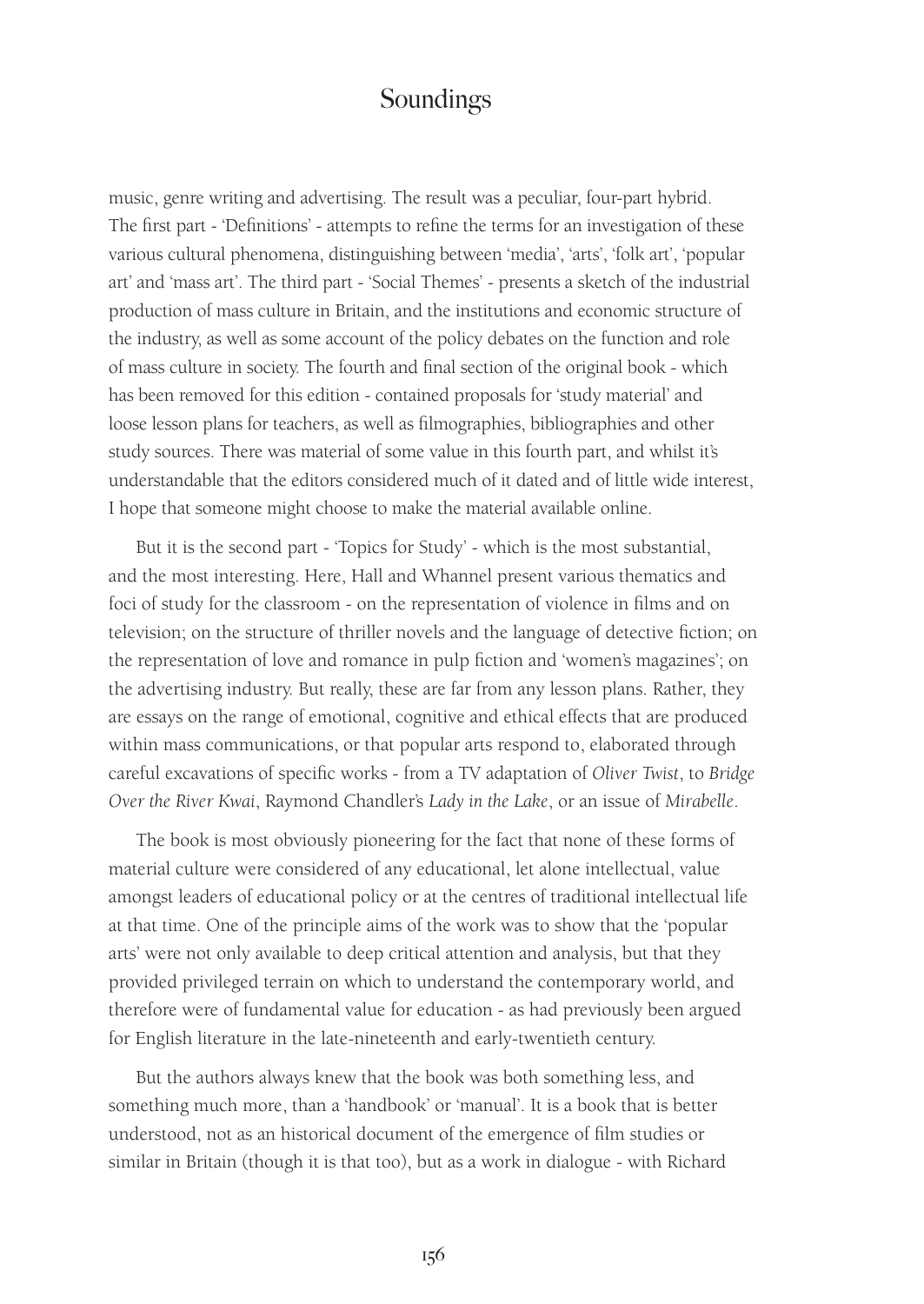Hoggart's, *The Uses of Literacy* (1957), the trilogy of works by Raymond Williams (*Culture and Society, 1750-1950* [1958], *The Long Revolution* [1961], and the related novel *Border Country* [1961]), and the two major early works of E.P. Thompson (the biography *William Morris: From Romantic to Revolutionary* [1955] and *The Making of the English Working Class* [1963]). All of these works assumed that the link between transformations in the form and content of communications, and transformations of power, social structure and material reproduction, had to be articulated and thought through. Nevertheless, as the pages of *New Reasoner*, *Universities and Left Review*, and *New Left Review* in the period testify, if these authors may have shared this assumption, it wasn't at all clear how and on what exact basis. *The Popular Arts* illuminates Hall and Whannel's position in this argument, and, in particular, shows us how indebted Hall was to Hoggart, Williams and Thompson (and they in turn to him), but also how distinct his understanding of the problematic was. Certainly, and immediately, one is struck by the deep level of interest, valuation, and sympathy for mass media forms and content that simply isn't imaginable in the works of Hoggart, Williams or Thompson.

The shared problematic of the first New Left is too often reduced to one intellectual inheritance - that of F.R. and Q D. Leavis - and as a result the project and products of the first New Left are categorised as 'left-Leavisism'. Richard Dyer's excellent introduction to *The Popular Arts* shows clearly why and how Hall and Whannel (just as Hoggart, Williams and to a lesser extent Thompson) drew on the moral criticism of the Leavises and the 'practical criticism' of I.A. Richards. *The Popular Arts* is, indeed, spun from the threads of 'discrimination', 'close analysis', and the search for 'moral seriousness' that the Leavisite inheritance provides. But, again as Dyer argues, to reduce their work to Leavisism would be a major mistake. The New Left commitments to counter 'imperialism and authoritarianism', alongside the need to resolve the problem of, what would later be clearly articulated as, the 'base-and-superstructure debate' within Marxism, mark out the project as distinct. Dyer also notes the strong refusal by Hall and Whannel to accept the nostalgia and projection of an 'organic community', now lost, onto the past - something that was inherent in the Leavisite project. What Dyer is less prepared to do is speculate on *why* Hall and Whannel would prove resistant to this latter aspect of Leavisism. I would suggest that it has something to do with their formation as subjects and their relation to the landscape in which *The Popular Arts* was produced, that is, London - something I will return to in a moment.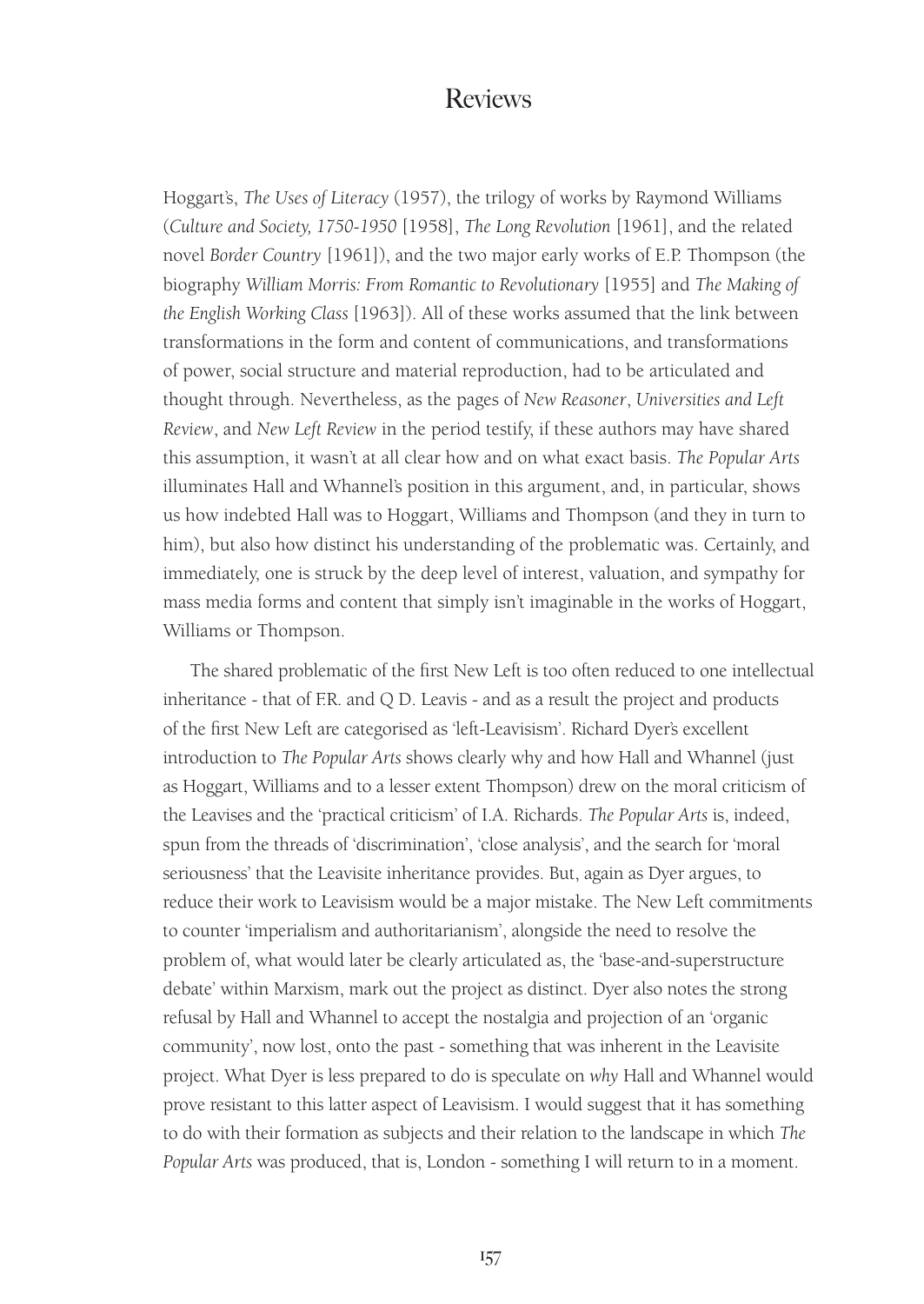Too often, *The Popular Arts* has been presented as a limited work, indicative of the paucity of analytical tools available at the time - still awaiting the flowering of cultural studies at the University of Birmingham, the development of more sophisticated forms of theoretical and analytical treatment (within Marxist, psychoanalytic, feminist, structuralist and post-structuralist frameworks), and the burgeoning of film studies in the 1970s (in forums such as *Screen*). Dyer suggests an alternative - that it is precisely in the concern for aesthetics and *feeling* produced within popular arts that the work is most valuable, offering a glimpse of a 'path not taken' (p xxi) in cultural studies and other arts and humanities researches, that are otherwise too concerned with ethics and meaning alone. I would suggest something slightly different.

If we understand *The Popular Arts* not as the prescient fore-runner for cultural studies, but as a book which shows how Hall and Whannel were beginning to present and analyse the 'structure of feeling' (to use Raymond Williams's term) of their shared present, then I believe we have a better grasp of the value of the text. Whether discussing the western, the crime thriller, or the romance column, Hall and Whannel consistently refer back to the *urban* as providing the fundamental meaning of a given mass cultural form. The feelings and forms of cognition evoked in the book, the narrative arcs circumscribed, or the relationship of figure to landscape which it poses - all of these are referred in the book, sometimes overtly, sometimes covertly, to the subject confronting the urban metropole.

What the authors are targeting, then, is not simply an 'absence' in the classroom of material relevant to students' lives - but the *deliberate* exclusion, condescension, and control of young people by institutions nominally established to provide independence and freedom (for Hall's scathing critique of Secondary Modern education - and the necessity for a pedagogical approach and curriculum that corrects that educational system along the lines indicated in *The Popular Arts -* see his essay 'Absolute Beginnings', in *Universities and Left Review* [1957]). *The Popular Arts* - in providing insight into the feelings, emotions and cognition of the urban metropole, and in providing access to the key media through which these are reflected and reproduced - is less like a 'handbook', in my view, and more like a weapon. In this respect I would disagree with Dyer's positioning of the authors in his introduction. Dyer rightly argues against David Horowitz's framing of *The Popular Arts* as demonstrating how young working-class men are able to 'resist' commercial culture. But then Dyer suggests that the work betrays a 'teacherly' concern for 'the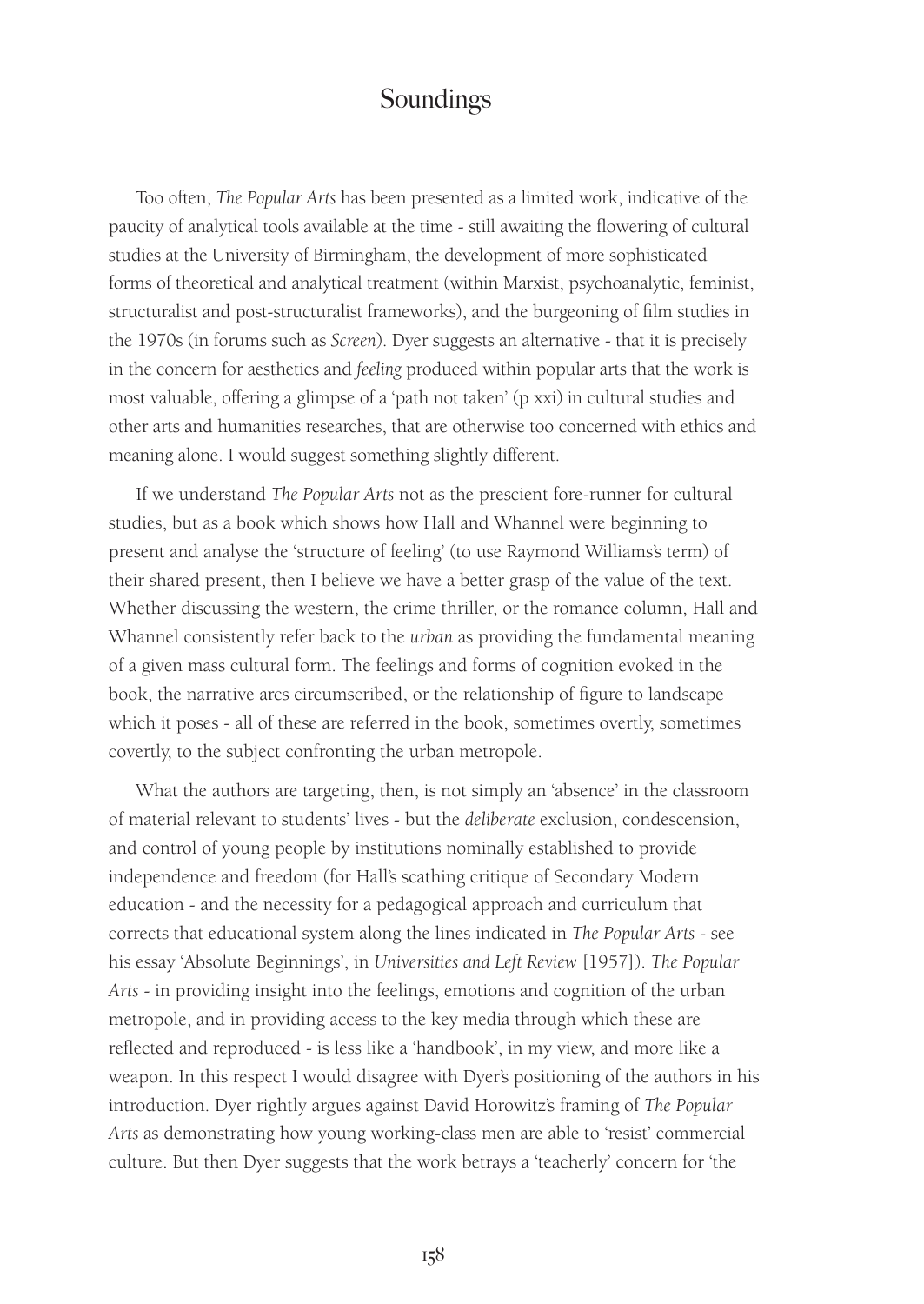wider worry about young people' (p xiv). *The Popular Arts* does neither of these things. What the book does show is how commercial culture constitutes a terrain in which values are constructed and brought into relation, felt and fought out - if there is a 'teacherly' concern, it is in providing students with the critical tools to confront that terrain for their own self-determination.

I would suggest taking Hall seriously when he said, in interview with Les Back in 2009:

I discovered my subject … coming out of the station at Paddington. It was Caribbeans but over here, it was the Windrush journey to here. That has been my subject, ever since: the diaspora … Lots of things that I've written about which don't appear to be about that are seen through the prism of trying to work out who the people of the diaspora are, who they think they are, where they want to go, where have they come from, what's their relation to the past, what's their memories etc and how they express their creativity, how they express where they want to go to next. That's what has been in a sense my subject. So that is really where cultural studies began for me. It didn't begin with Raymond Williams, it began with my struggle to come to terms with that experience …1

To revise my earlier statement - if *The Popular Arts* is best understood in relation to the contemporary works of Hoggart, Williams and Thompson, that is *only* the case, if it is also read in conjunction with Sam Selvon's *The Lonely Londoners*, or Colin McInnes's *Absolute Beginners*, or George Lamming's *The Pleasures of Exile*: works that present the language, problems and *style* of the Black Diaspora in 1950s London and/or urban working-class youth. Read in that spirit, *The Popular Arts* becomes not only a curious, provisional, and suggestive set of critical analyses - it becomes a painful, angry, and sometimes joyful retaliation to the conditions of brutal exploitation and oppression exercised on the young in the urban metropole.

#### **Note**

1. Stuart Hall in conversation with Les Back, 'At Home and Not at Home', Cultural Studies, Vol 23, No 4, 2009, p662.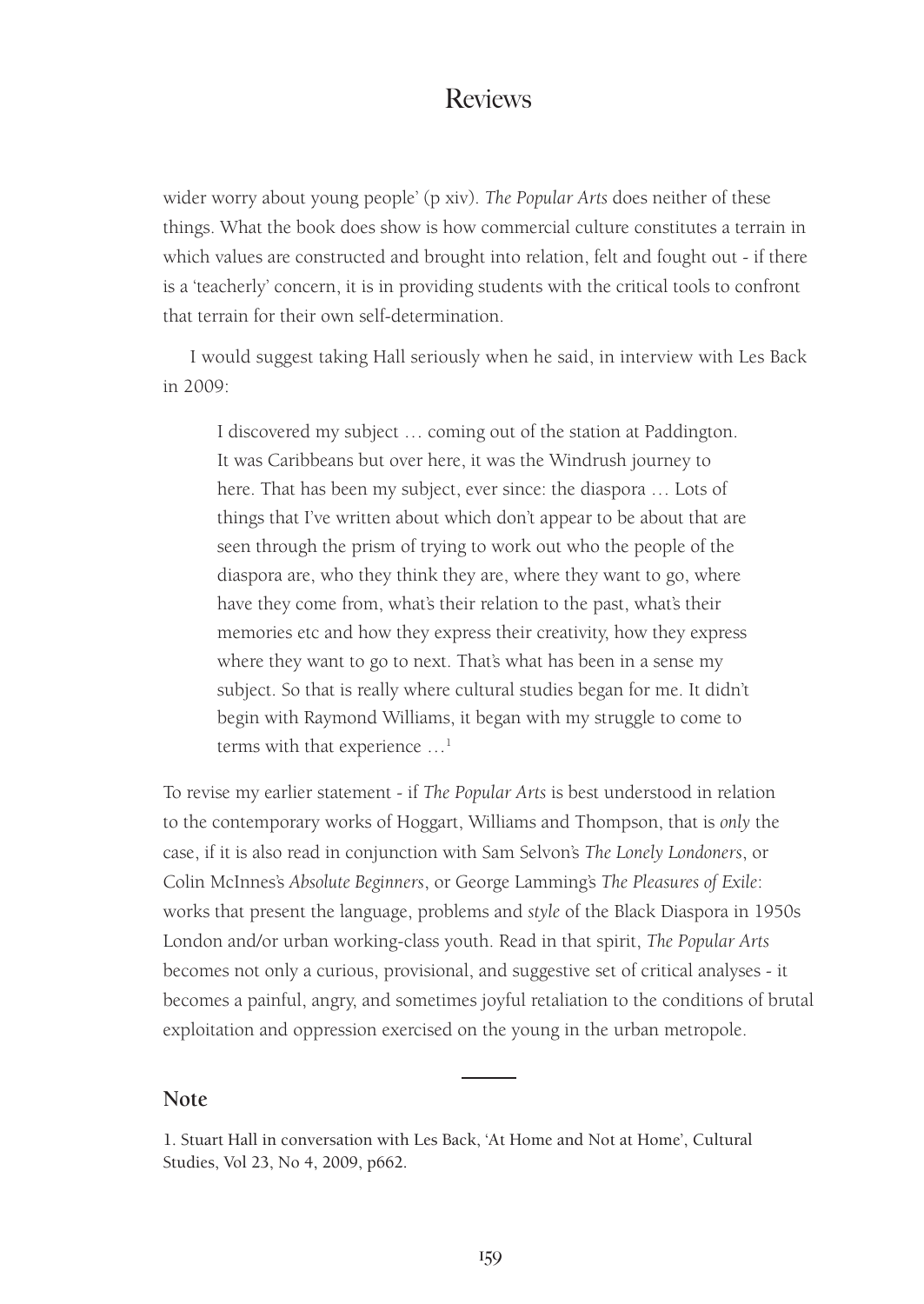# Why we still need to talk about Enoch Simon Peplow

Shirin Hirsch, *In the Shadow of Enoch Powell: Race, Locality and Resistance*, Manchester University Press

In 2018, fifty years after Enoch Powell's infamous anti-immigration 'Rivers of Blood' speech, its anniversary was marked by plenty of renewed attention - including a contentious BBC Radio 4 documentary and a proposed blue plaque in Powell's old parliamentary constituency of Wolverhampton. There were subsequent charges from some that Britain was obsessed by Powell, when it should instead be concentrating on fighting today's battles over racism. However, Shirin Hirsch's *In the Shadow of Enoch Powell* successfully connects the past with the present by illustrating Powell's enduring influence on discussions about race and immigration in modern Britain.

Hirsch's focus makes this a different book from other works on Powell, in that it places the industrial town of Wolverhampton and its people, and their response to Powell's speech, at the forefront. It aims to give a voice to local people of colour, too often rendered silent by contemporary media reports and subsequent discussions. This local focus drives one of the book's central arguments: that Powell's Wolverhampton constituents were witness to the shift that he made from the paternalistic racism of the global British Empire towards a local focus that characterised non-white immigrants as a threat. This saw a repositioning of his ideology, which became based around efforts to maintain a nostalgic and mythical view of national stability, and a reconceptualision of Wolverhampton - and England as an historically harmonious and white dominion.

The book's focus on Wolverhampton allows Hirsch to refute such constructions, and to consider both the impact on and the response of local people of colour following Powell's speech. This is achieved through a range of illuminating and often powerful sources, including both archival interviews and more recent ones conducted by the author. Local patterns of resistance emerged in response to Powell's speech, and these are placed by Hirsch within the context of longer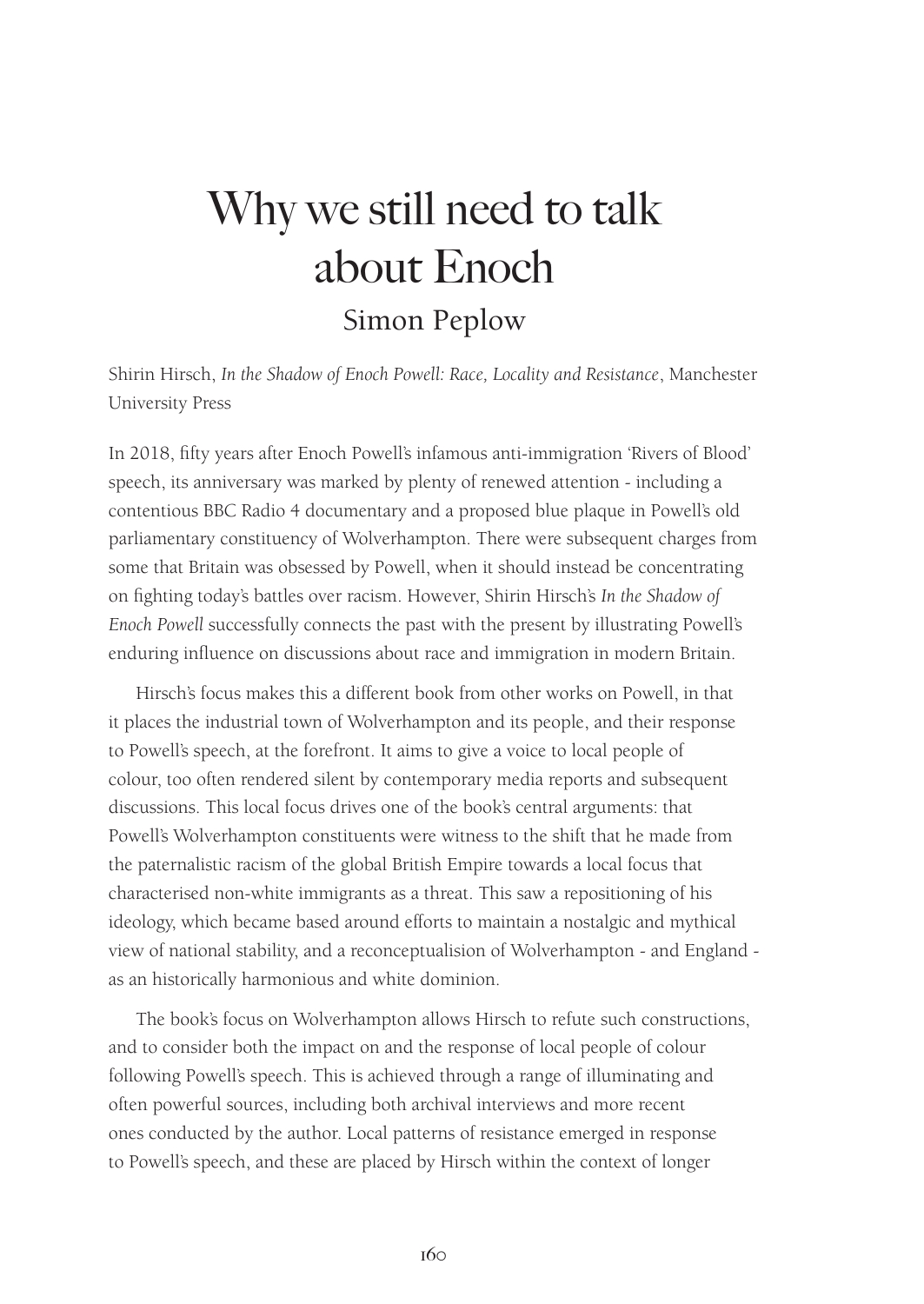struggles for recognition in arenas such as the labour movement and multiracial education. Disputes in this period demonstrate how the term 'immigrant' was used as code for 'non-white', as Powell furthered discursive constructions that recast ideas of immigration as ideas of race. However, if 'Rivers of Blood' fostered new forms of racism in Britain, the response demonstrated that new forms of resistance were also emerging. These were movements that would require time and organisation to grow more effective, but nonetheless developed from daily responses to the racism that was fuelled by Powell's speech.

The book is split into various thematic chapters: locating Powell and his 1968 speech within postcolonial Britain; the history and racial dynamics of Wolverhampton; the local response and patterns of resistance to 'Rivers of Blood'; and the contested legacy of Powell and his speech. This structure is effective, allowing for a strong focus and argument to be maintained throughout. For example, the chapter on Powell's legacy begins with a quotation from Powell himself, taken from his 1977 biography of Joseph Chamberlain: 'All political lives, unless they are cut off in midstream at some happy juncture, end in failure'. Hirsch documents the many people who have attempted to rehabilitate Powell and the 'failures' of his political career by downplaying or ignoring his racism, as well as others who have endeavoured to portray his legacy as one of sacrifice: that his interjections on race and immigration in the public discourse came at the cost of his own political career. She concludes that Powell remains a figure evoked by all sides: utilised both to criticise the apparent limitations that have been placed on conversations about immigration, and to restrict access to a nuanced history of anti-racist struggle and resistance.

This book is quite short, but it by no means neglects the key points. While some aspects of the story are only briefly mentioned and might have been further discussed, the book does a good job of giving some attention to these without detracting from its central focus and concise argument. For example, when outlining the post-speech strikes that have traditionally been portrayed as demonstrating working-class solidarity with Powell (recent scholarship has questioned the actual depths of such support) Hirsch deftly brings this issue back to Wolverhampton through examination of local trade union activity and instances of workers' support (or otherwise) for Powell. It would be interesting to examine potential further links through other aspects, such as possible connections with the Black supplementary school movement, or any legacy for the often-fragmented Black Power movement in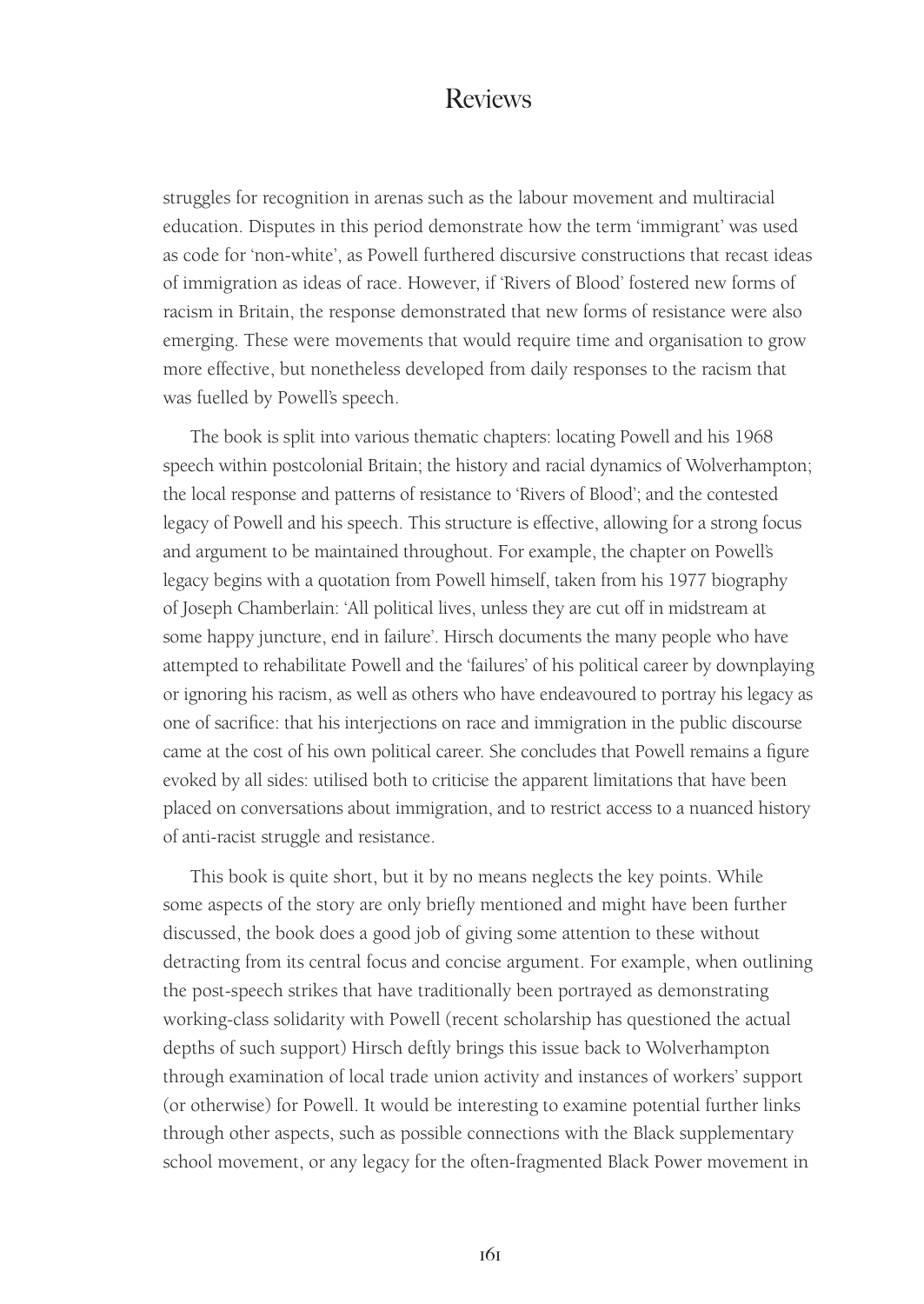Britain; but these, of course, are not this work's central focus.

When I mentioned in passing to somebody that I was reading a book on Powell, their response was: 'Do we really need to keep talking about Enoch Powell?' This important book clearly and effectively shows us that we do. It demonstrates the significance and legacy of Powell and his 'Rivers of Blood' speech - and the new forms of both racism and opposition that it prompted - and it clearly establishes that knowledge of this history is crucial to understanding and combating contemporary racism in Britain.

# The racialisation of Hungarian politics John Clarke

Kristóf Szombati, *The Revolt of the Provinces: Anti-Gypsyism and Right-Wing Politics in Hungary*, Berghahn Books, 2018

Hungary has attracted increasing attention in recent years, mainly associated with the increasingly authoritarian rule of Viktor Orbán's Fidesz governments, noted for their anti-Roma and anti-migrant sentiments; their promotion of an 'illiberal' alternative to the 'liberal democracy' of the West and the European Union; their hostility to internationalist NGOs and the existence of Central European University (CEU) in Budapest; and their continuing assaults on George Soros and his works. Kristof Szombati's book provides a critical back story to some of these developments; it is centred on the role of 'anti-Gypsyism' in fostering this rightward shift and its distinctively nationalist and authoritarian character. Based on a PhD thesis (undertaken between 2010 and 2105 at CEU), the book explores the conditions, dynamics and consequences of a revived and far-reaching anti-Roma mobilisation during this period, and its links to the political successes of both the Fidesz and Jobbik (the Movement for a Better Hungary) parties.

Szombati poses the question of how to study such racialising politics; and in this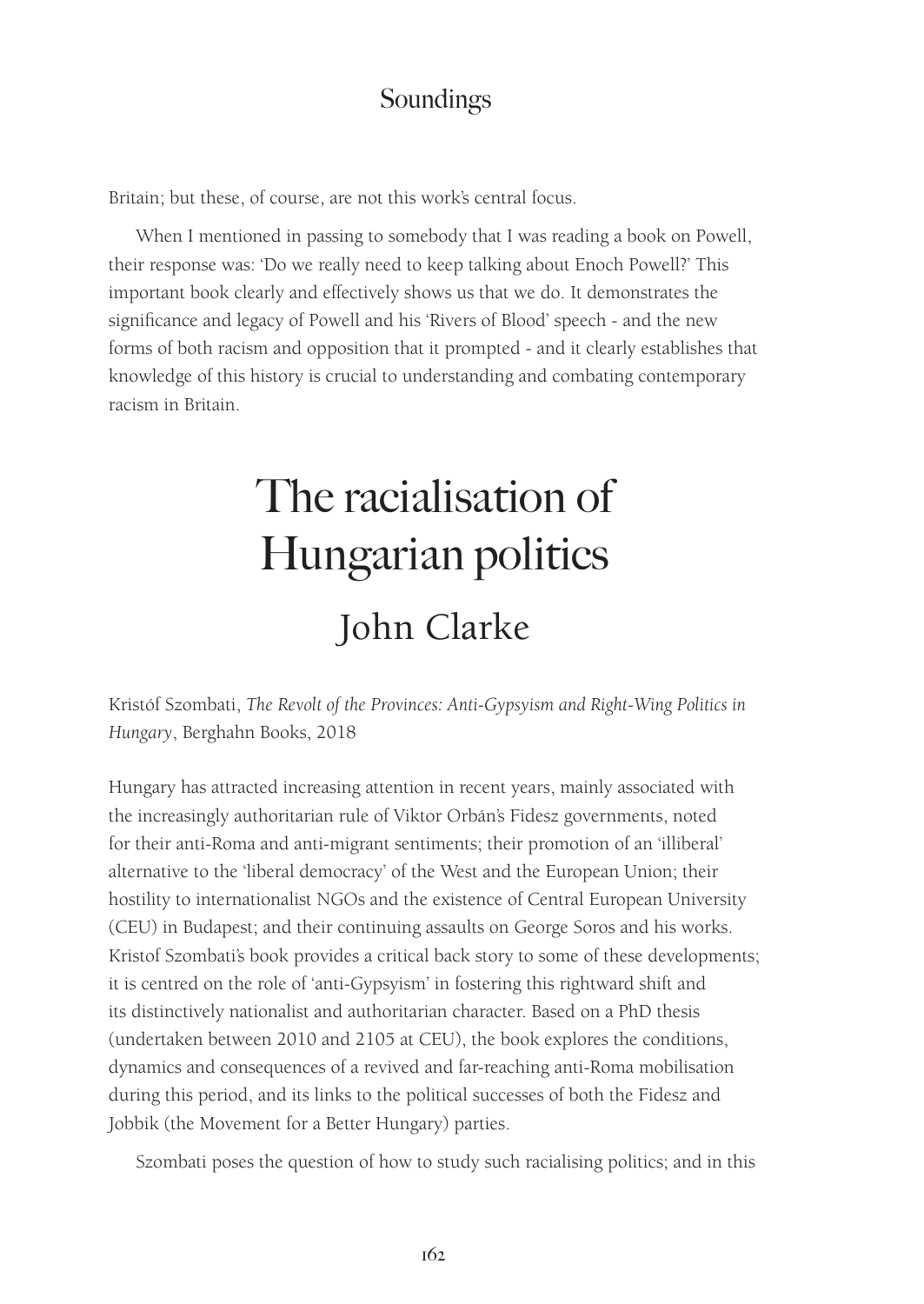he refuses the temptation to treat them as merely the latest instances of a long and unbroken history of divisions between 'True Hungarians' and the 'Roma'. Although he acknowledges that this history delivers symbolic resources that can be mobilised, he argues instead for a more conjunctural approach. More particularly, his study is informed by two 'broad analytic moves':

(1) situating ideas about 'race' and ethnicity in everyday relations, experiences and agency, and showing how these are shaped by broader political economic processes and pressures; and (2) identifying relational strategies and processes that connected local sites of contention and allowed for the transposition of local antagonisms into regional and nationwide political strategies (pp1-2).

He achieves this by ethnographically studying two contrasting localities: Gyöngyöspata, a small town in Heves county in the north east; and Devecser, a town in Veszprém county in the Transdanubian plain. In short, Gyöngyöspata was the site of a significant 'anti-gypsy' political mobilisation, led by Jobbik and its then paramilitary wing, the Hungarian Guard; in contrast, Devecser saw an attempt at a similar mobilisation end in failure (and that failure was one of the conditions for Jobbik rethinking its explicit racism). Szombati draws out the local conditions that enabled and resisted such mobilisations - and analyses how these mobilisations became translated into national politics.

At the heart of these conditions were the increasingly problematic processes of the post-socialist transition (by no means unique to Hungary). But the multiplying neoliberal pressures of the transition, the entry into a world of competitive globalisation, and the 'rationalising' impact of EU membership, all bore down particularly on the Hungarian countryside - its economy, culture and social relations. Deepened by the last Socialist Party government's commitment to neoliberal reforms of both economic policies (not least, the privatisation of collective resources) and the welfare state, these processes created what Szombati calls a double 'crisis of social reproduction' (p1): the first crisis dislocated the ways of life and economic activity of the 'post peasantry', creating both economic vulnerability and a sense of abandonment by the political system. Secondly, these same processes also disrupted the more contingent ways of making a living that had sustained the 'surplus population' - the Roma, who were increasingly segregated in terms of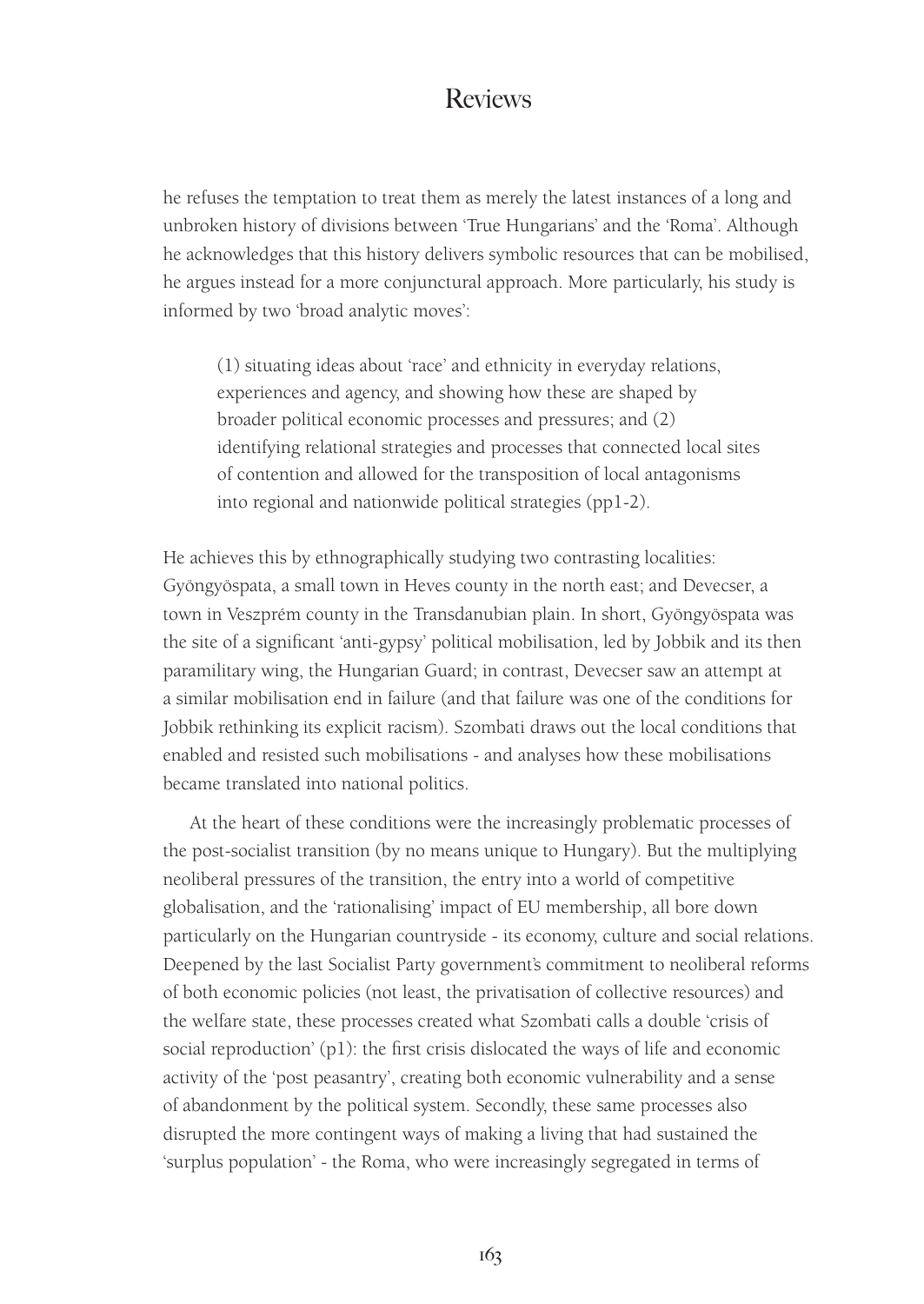access to employment, schooling and housing. These dislocations also tended to undermine previously existing forms of co-habitation between the two groups, making the local racialisation of differences more possible. In Gyöngyöspata these possibilities were then seized upon by Jobbik, where the party arrived there to 'defend' the 'True Hungarian' residents of the town from 'Gypsy criminality'. This divide came to structure local politics and provided a template that Jobbik scaled up to the regional and national level. But the 'True Hungarian/Gypsy criminality' split was also taken up by a Fidesz party looking to construct a national political hegemony. Fidesz folded this distinction into its programmatic mission to rescue the 'real Hungary' (and its virtuous citizens) from external and internal enemies. The Hungarian/Roma split was elaborated around other characteristics: hard-working citizens versus feckless scroungers; civilised versus backward; disciplined versus lazy, and so on. Such threads were woven into political discourse and underpinned the remaking of the Hungarian state (especially its welfare aspects). In contrast, Devecser experienced some of the same political and economic processes but other local conditions generated contingent alliances and solidarities that resisted attempts to drive the Jobbik wedge into local social relations. Such relations were undoubtedly strained but never quite crystallised into the stories of what Szombati calls 'redemptive racism' (p228): the promise that Hungarians (the Magyar) can be saved from the Roma presence.

After Devecser, Jobbik engaged in a re-branding exercise, trying to formulate a right-wing nationalism without a racialising division at its core: what the author describes as the move 'from racism to ultranationalism' (p210). The party aimed to render itself more respectable locally and nationally, and sought to make appeals both to both those who felt themselves abandoned by the left (itself collapsing and fragmenting) and to those who found Fidesz rule authoritarian and alienating. In the meantime, though, Fidesz had grown its power at the national level (twice winning super-majorities that enabled it to rewrite the constitution). Szombati summarises the Fidesz project (as articulated in the 'System for National Cooperation') as follows:

The SNC offers a template for forging a new right-wing sovereignist consensus built on the pillars of neoliberalism 'lite' (the classic programme combined with economic protectionism and significant material concessions to the middle class), anti-egalitarian populism (which allows governments to claim to be advancing the interests of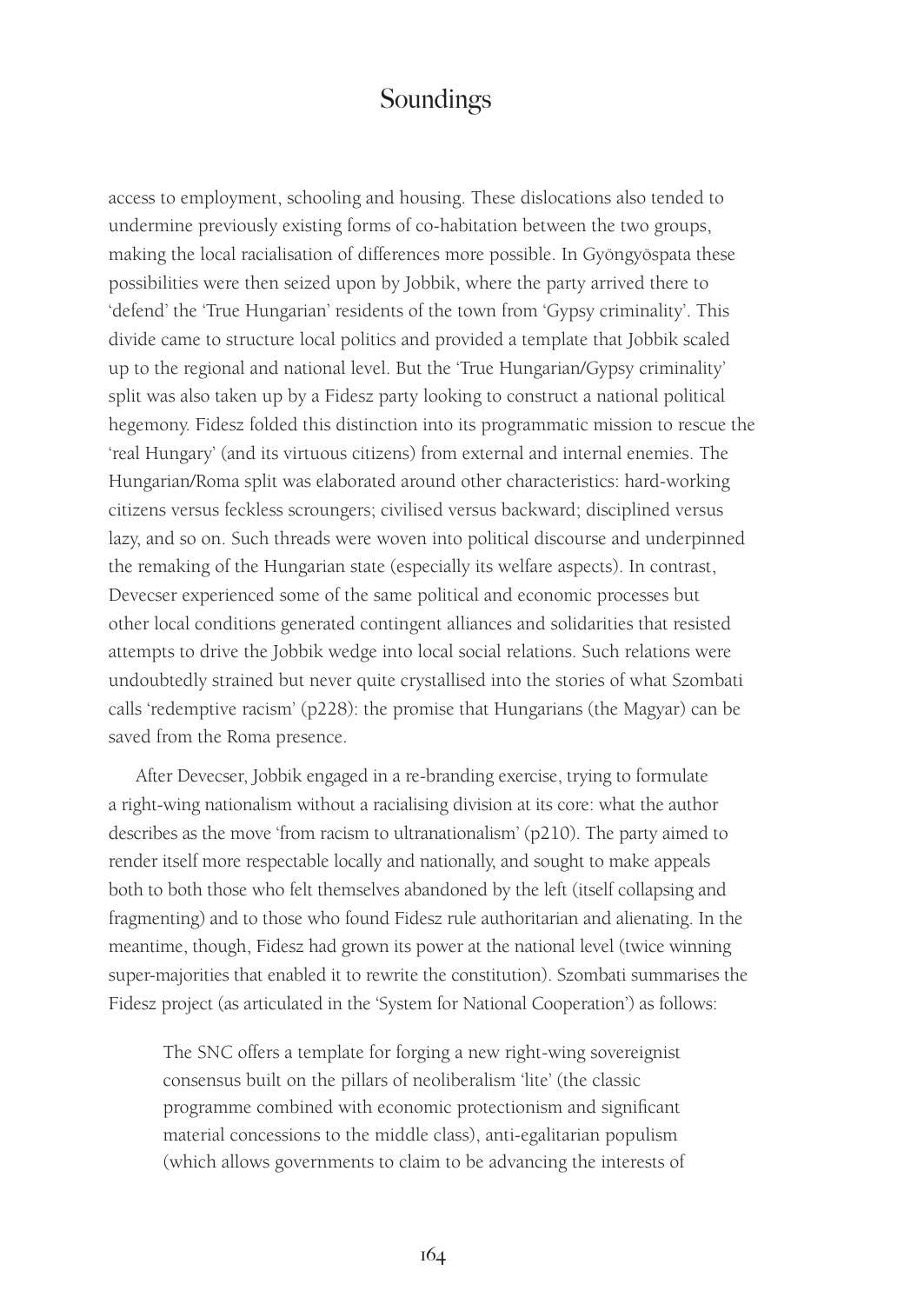the hardworking majority), exclusionary nationalism (which offers a potent tool for valorizing the downwardly mobile and insecure lower middle class), and authoritarianism (which chokes dissent and undermines pluralism). It represents a fundamental shift in the modality through which a rightist ruling bloc attempts to construct hegemony on the European periphery - one that is clearly tilted towards the coercive rather than the consensual end of the spectrum but leaves the outer forms of democratic class rule intact (p238).

I was thoroughly engaged by Szombati's analysis of these developments: the detailed ethnographic work in the two localities is combined with a rich conceptual apparatus that is driven by a concern to balance the material and symbolic dimensions in building an understanding of these politics. From Karl Polanyi to Stuart Hall, from Pierre Bourdieu to Stan Cohen, from Charles Tilly to G.M. Tamás, from Don Kalb to Julia Szalai, the book is enriched by Szombati's willingness to find and creatively combine resources that enable him - and us - to think about these distinctive developments. Despite that, I have a couple of reservations about the analysis he presents. The most significant concerns the 'crisis of social reproduction' in which questions of gender and the family form never appear (except for reported anxieties about Roma 'breeding'). This does feel like an important missing dimension in both analytical and political terms (and reflects a continuing blindness in orthodox Marxist accounts of reproduction). To ignore the ways in which gender intersects with processes of class (de-)formation and with racialising representations seems unfortunate, particularly when the nationalist and ultranationalist politics that he observes so carefully are recurrently about rescuing a nation from its Others. That nation, in symbolic terms, is feminised: needing to be rescued - and by a 'strong man' such as Orbán. Those politics also direct new welfarist strategies that seek to promote the (Hungarian) family, not least by incentivising motherhood. Secondly, I suspect readers of this journal might think that, despite all those rich analytical resources, the book might have been enriched by a more sustained engagement with Stuart Hall's work (but I usually think that about most analyses).

I want to end by asking what we might gain from reading this impressive (and, at £92, impressively expensive) book. It certainly enriched my understanding of the political-economic-cultural dynamics of Hungary and the rise of Fidesz in particular. It also raises important questions about how we might understand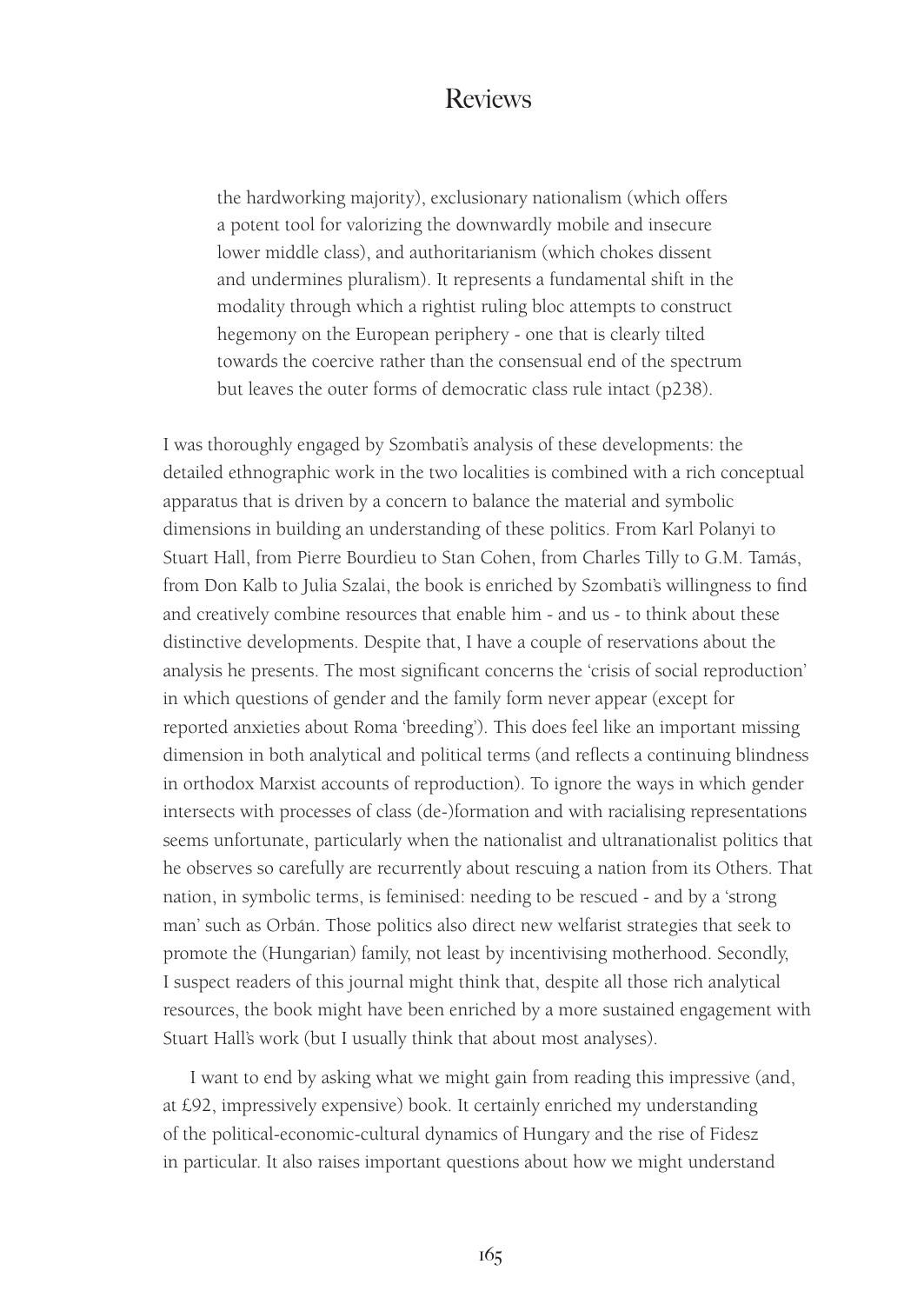rightward shifts elsewhere (and not just in the former Eastern bloc). Szombati's insistence on the conjunctural dynamics of racialisation are important (in the face of more essentalising or reductive versions currently circulating). So, too, is his attention to the local dynamics of racialised politics and the translations between local and national scales - and, we might add, the transnational scales (given the emerging links between Fidesz and other right wing/authoritarian/nationalist parties and leaders in the Global North). Equally important, I think, is his attention to the particulars of class formation in these conjunctural processes. The examination of the changing conditions and relationships of the 'surplus population' and 'post peasantry' in his field-work sites is echoed in his consideration of the place of different middle class fractions in the Fidesz bloc. All of this is at odds with the crudeness of many contemporary gestures towards the 'working class' (or 'white working class') as the principal actors in contemporary political eruptions (gestures that are disappointingly echoed in Ivan Szelenyi's introduction to the book).

**Antje Scharenberg** is a PhD student in Media, Communications and Cultural Studies at Goldsmiths, University of London, whose current research investigates transnational activism in Europe. As an ethnographer and activist, she works with a number of transnational civil society organisations including European Alternatives and Another Europe is Possible.

**Nick Beech** is Senior Lecturer in the History and Theory of Architecture at the School of Architecture and Cities, University of Westminster. His research concerns the transformation of London, from the late 1930s to the late 1970s.

**Simon Peplow** is Senior Teaching Fellow in Twentieth Century British History at the University of Warwick.

**John Clarke** is an Emeritus Professor at the Open University and a recurrent Visiting Professor at Central European University. His latest publication is *Critical Dialogues: Thinking Together in Turbulent Times* (Policy Press 2019).